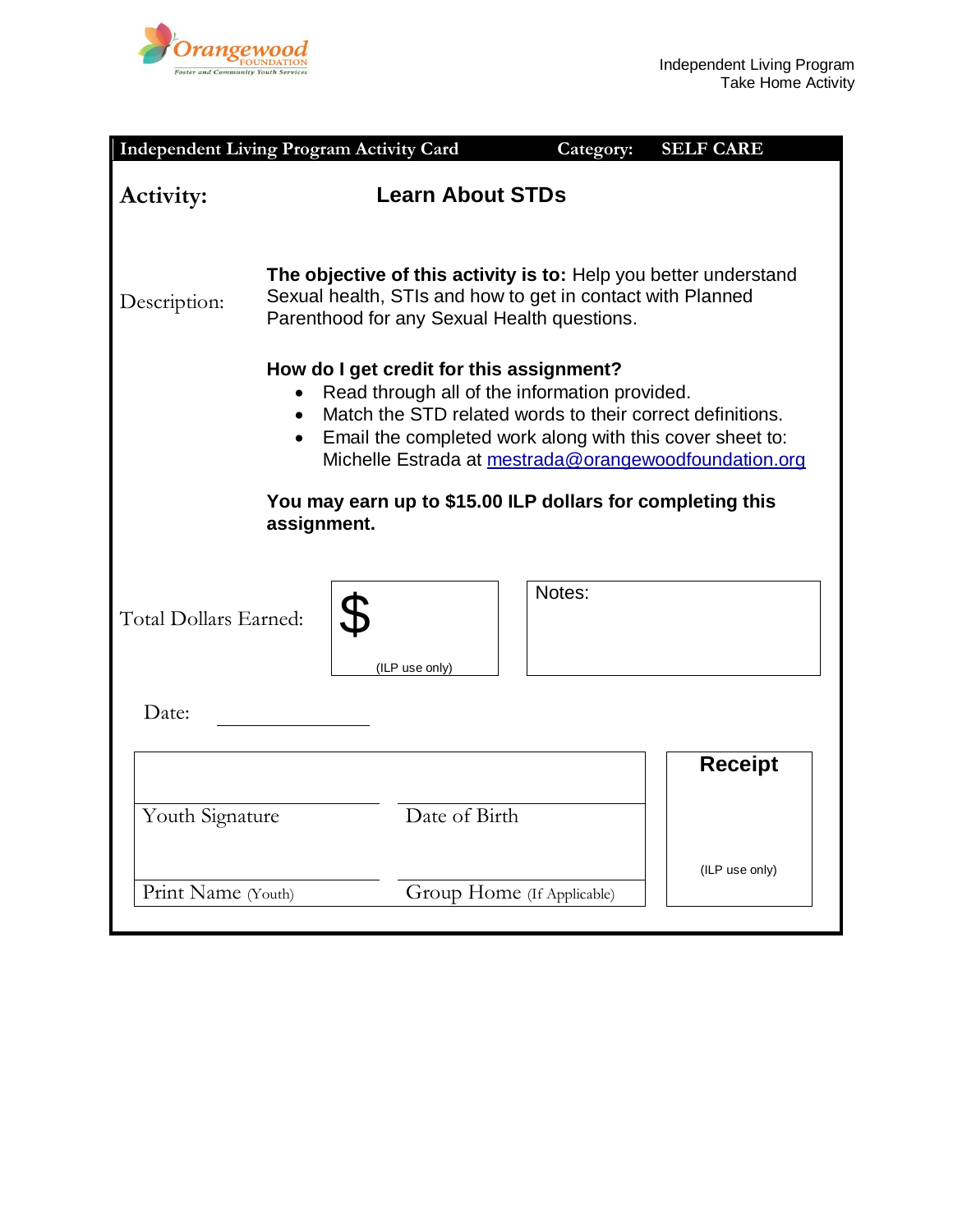# **Learn About Sexually Transmitted Diseases**

### **Why is sexual education and safety important?**

Sexually transmitted infections are passed during sexual contact with another person. It is important to know how you can get them in order to help you treat them as soon as possible and to help you prevent further spread. It can give you peace of mind knowing you are healthy and free of symptoms.

### **Resources**

Video by Planned Parenthood - <https://youtu.be/pBMhfIHUP8M>

- You can make an in-person appointment or telehealth appointment online or by calling 1-800-230- PLAN
- You can also text "PPNOW" to 774636 (PPINFO) to get answers about pregnancy, birth control, STDs, and emergency contraception.
- Testing is also available through your primary health professional.
- You can pick up free condoms at any Planned Parenthood location or at Orangewood Foundation's Resource Center (1575 E 17<sup>th</sup> Street, Santa Ana CA, 92705).

# **TO COMPLETE ACTIVITY MATCH THE FOLLOWING WORDS TO THE CORRECT DEFINITION BELOW.**

[Pelvic Inflammatory Disease \(PID\)](http://www.cdc.gov/std/PID/STDFact-PID.htm) Chlamydia Abstinence Scabies Sexually Transmitted Disease (STD) Genitals Gonorrhea Syphilis Human Papillomavirus (HPV) Pubic Lice Genital Herpes Vaginitis Human Immunodeficiency Virus) (HIV) Condom Bacterial Vaginosis (BV) Acquired Immune Deficiency Syndrome (AIDS)

# **1.**

Not having sex play. This is the best way to prevent STD infection and pregnancy.

# **2.**

This is a sexually transmitted disease (STD) caused by the herpes simplex viruses type 1 (HSV-1) and type 2 (HSV-2). This is mostly caused by HSV-2. Most individuals have no or only minimal signs or symptoms from HSV-1 or HSV-2 infection. When signs do occur, they typically appear as one or more blisters on or around the genitals or rectum. The blisters break, leaving tender ulcers (sores) that may take two to four weeks to heal the first time they occur. Typically, another outbreak can appear weeks or months after the first, but it almost always is less severe and shorter than the first outbreak. Although the infection can stay in the body indefinitely, the number of outbreaks tends to decrease over a period of years.

**3.**

A sheath of thin rubber, plastic, or animal tissue that is worn on the penis during sexual intercourse. It is an over-the-counter, reversible barrier method of birth control, and it also provides protection against the most serious sexually transmitted infections.

#### **4.**

Condition in women where the normal balance of bacteria in the vagina is disrupted and replaced by an overgrowth of certain bacteria. It is sometimes accompanied by discharge, odor, pain, itching, or burning. This is the most common vaginal infection in women of childbearing age. Any woman can get BV. However, some activities or behaviors can upset the normal balance of bacteria in the vagina and put women at increased risk including, having a new sex partner or multiple sex partners, douching, and using an intrauterine device (IUD) for contraception.

This is a common sexually transmitted disease (STD) caused by the bacterium, *Chlamydia Trachomatis*,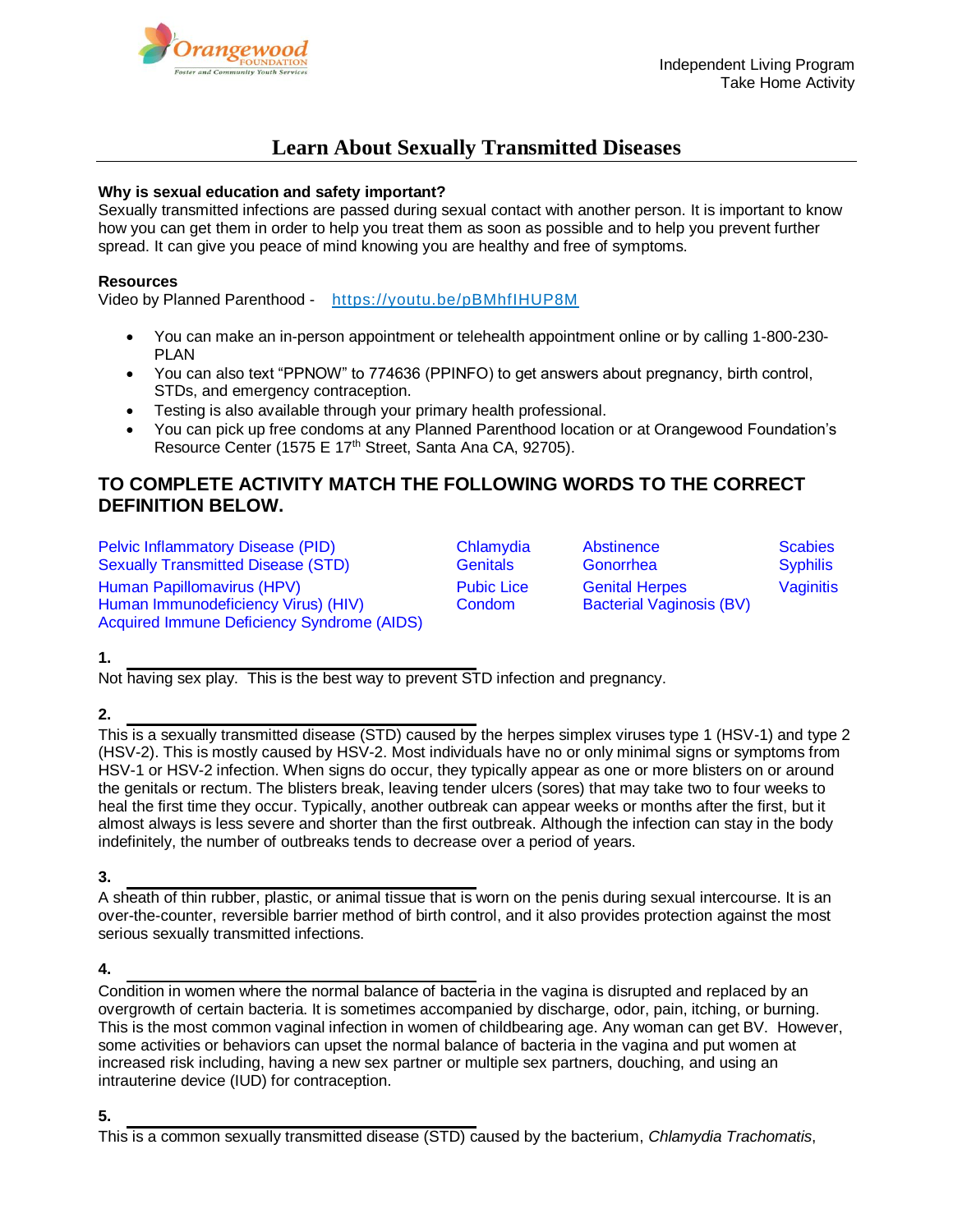

which can damage a woman's reproductive organs. Even though symptoms of this are usually mild or absent, serious complications that cause irreversible damage, including infertility, can occur "silently" before a woman ever recognizes a problem. This also can cause discharge from the penis of an infected man.

#### **6.**

This is the virus that causes AIDS. This virus may be passed from one person to another when infected blood, semen, or vaginal secretions come in contact with an uninfected person's broken skin or mucous membranes. In addition, infected pregnant women can pass this to their baby during pregnancy or delivery, as well as through breast-feeding. Some of these people will develop AIDS as a result of this infection.

#### **7.**

This is the name of a group of viruses that includes more than 100 different strains or types. More than 30 of these viruses are sexually transmitted, and they can infect the genital area of men and women including the skin of the penis, vulva (area outside the vagina), or anus, and the linings of the vagina, cervix, or rectum. Most people who become infected with HPV will not have any symptoms and will clear the infection on their own. Most people who have this infection do not know they are infected. The virus lives in the skin or mucous membranes and usually causes no symptoms. Some people get visible genital warts, or have pre-cancerous changes in the cervix, vulva, anus, or penis. Very rarely, HPV infection results in anal or genital cancers.

#### **8.**

Also called "crabs," they are parasitic insects found in the genital area of humans. Infection is common and found worldwide. They are usually spread through sexual contact. Rarely, infestation can be spread through contact with an infested person's bed linens, towels, or clothes. A common misunderstanding is that infestation can be spread by sitting on a toilet seat. This isn't likely, since they cannot live long away from a warm human body. Also, they do not have feet designed to walk or hold onto smooth surfaces such as toilet seats.

### **9.**

This is an infestation of the skin with the microscopic mite *Sarcoptes scabei.* This spreads rapidly under crowded conditions where there is frequent skin-to-skin contact between people, such as in hospitals, institutions, child-care facilities, and nursing homes. Symptoms may include pimple-like irritations, burrows or rash of the skin, especially the webbing between the fingers; the skin folds on the wrist, elbow, or knee; the penis, the breast, or shoulder blades, intense itching, especially at night and over most of the body, or sores on the body caused by scratching. These sores can sometimes become infected with bacteria. Someone can get these by direct, prolonged, skin-to-skin contact with a person already infested. Contact must be prolonged (a quick handshake or hug will usually not spread infestation). Infestation is easily spread to sexual partners and household members. Infestation may also occur by sharing clothing, towels, and bedding.

#### **10.**

These are infections that are spread by having sex with someone who has this. You can get a this from sexual activity that involves the mouth, [anus](http://www.medicinenet.com/script/main/art.asp?articlekey=2294) or [vagina.](http://www.medicinenet.com/script/main/art.asp?articlekey=5951) STDs includ[e Herpes,](http://www.medicinenet.com/script/main/art.asp?articlekey=11468) [HIV/](http://www.medicinenet.com/script/main/art.asp?articlekey=263)AIDS[, Genital Warts](http://www.medicinenet.com/script/main/art.asp?articlekey=372) (caused by [human papilloma virus,](http://www.medicinenet.com/script/main/art.asp?articlekey=31563) or [HPV\)](http://www.medicinenet.com/script/main/art.asp?articlekey=3807), [Hepatitis B,](http://www.medicinenet.com/script/main/art.asp?articlekey=16017) [Chlamydia,](http://www.medicinenet.com/script/main/art.asp?articlekey=2708) [Syphilis,](http://www.medicinenet.com/script/main/art.asp?articlekey=5689) [Gonorrhea,](http://www.medicinenet.com/script/main/art.asp?articlekey=3622) [Trichomoniasis.](http://www.medicinenet.com/script/main/art.asp?articlekey=31990)

# **11.**

This is a general term that refers to infection of the uterus (womb), fallopian tubes (tubes that carry eggs from the ovaries to the uterus) and other reproductive organs. It is a common and serious complication of some sexually transmitted diseases (STDs), especially chlamydia and gonorrhea. This can damage the fallopian tubes and tissues in and near the uterus and ovaries. If untreated, this can lead to serious consequences including infertility, ectopic pregnancy (a pregnancy in the fallopian tube or elsewhere outside of the womb), abscess formation, and chronic pelvic pain.

# **12.**

External sex and reproductive organs — the penis and scrotum in men, the vulva in women. Sometimes the internal reproductive organs are also referred to by this term.

# **13.**

This is caused by *Neisseria gonorrhoeae*, a bacterium that can grow and multiply easily in the warm, moist areas of the reproductive tract, including the cervix (opening to the womb), uterus (womb), and fallopian tubes (egg canals) in women, and in the urethra (urine canal) in women and men. The bacterium can also grow in